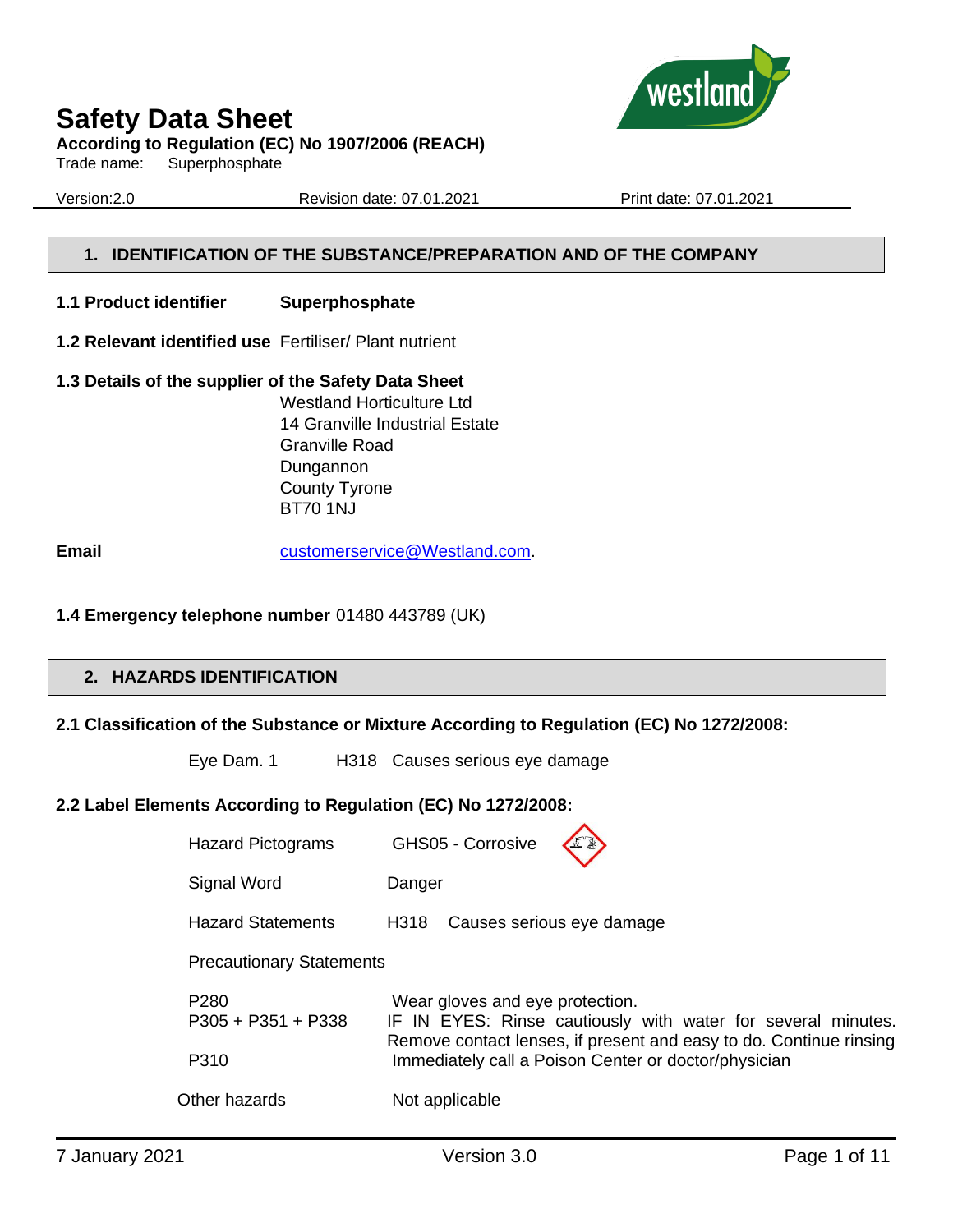

Trade name: Superphosphate

Version:2.0 Revision date: 07.01.2021 Print date: 07.01.2021

## **3. COMPOSITION/INFORMATION ON INGREDIENTS**

### **3.1 Substances:** N/A

#### **3.2 Description** Superphosphates (SSP): CAS No 8011-76-5 EC Number: 232-379-5 This product is a multi-constituent substance

| Ingredient                                      | <b>Identifiers</b>              | <b>Concentration</b><br>$%$ W/W | Warning<br><b>Symbols</b> | <b>Directive</b><br>67/548/EEC | <b>Regulation (EC) No</b><br>1272/2008 (CLP) |
|-------------------------------------------------|---------------------------------|---------------------------------|---------------------------|--------------------------------|----------------------------------------------|
| Calcium bis<br>(dihydrogen-<br>ortho-phosphate) | CAS: 7758-23-8<br>EC: 231-837-1 | $>23\%$                         | 上                         | Xi: R41                        | Danger<br>Eye Dam. 1 H318                    |
| Calcium Sulphate                                | EC: 231-900-3<br>CAS: 7778-18-9 | $>45\%$                         |                           |                                |                                              |

**Additional information:** See Section 16 for the full text of the H statements declared above

## **4. FIRST AID MEASURES**

## **4.1 Description of first aid measures**

**General information:** Have the product container, label or Material Safety Data Sheet with you when

calling a poison control center or physician, or going for treatment.

- **Inhalation:** Move person to fresh air. Keep patient warm and at rest. Get medical advice if respiratory problems occur
- **Skin Contact:** Immediately wash off with soap and plenty of water. Get medical advice if irritation persists
- **Eye Contact:** Rinse immediately with plenty of water, also under the eyelids, for at least 15 minutes. Remove contact lenses and continue flushing. Get medical treatment
- **Ingestion:** Rinse out mouth immediately after ingestion and then drink plenty of water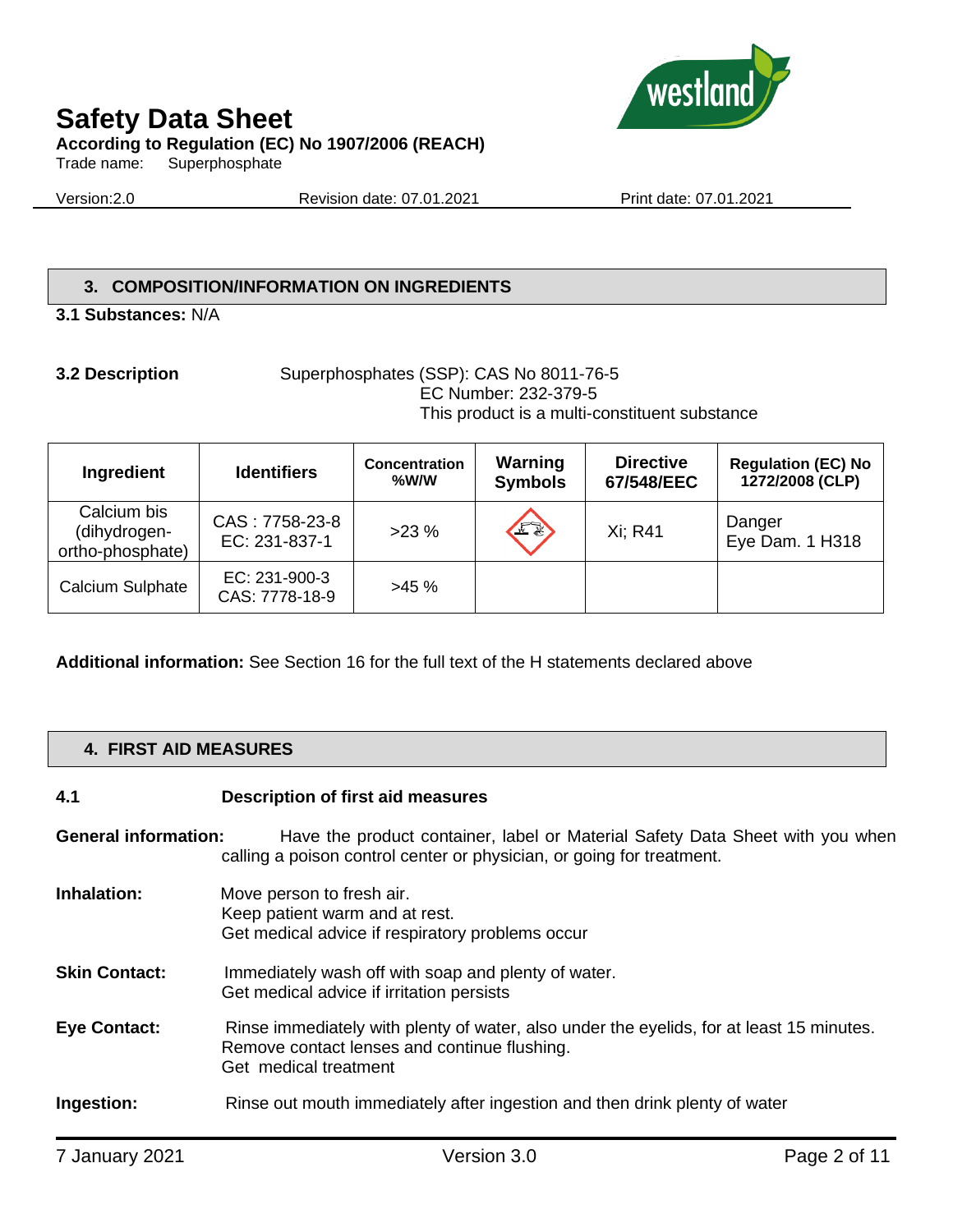

## **According to Regulation (EC) No 1907/2006 (REACH)**

Trade name: Superphosphate

Version:2.0 Revision date: 07.01.2021 Print date: 07.01.2021

Get medical attention if symptoms persist

## **4.2 Most important symptoms and effects**

**After Eye Contact**: Redness of the eye tissue. Irritation of the eye tissue

### **4.3 Indication of any immediate medical attention and special treatment needed**

Treat symptomatically

### **5. FIRE FIGHTING MEASURES**

#### **5.1 Extinguishing Media:**

The product is not flammable Suitable extinguishing media for the surrounding fire should be used Foam, fire extinguisher powder, carbon dioxide, water spray

#### **5.2Specific Hazards Arising From the Substance or Mixture:**

Fire will produce hazardous products of combustion such as Sulphur and Phosphorous oxides  $(SO_x, P_2O_5)$ 

Exposure to decomposition products may be a hazard to health

#### **5.3 Advice for Fire Fighters:**

Wear full protective clothing and self-contained respiratory apparatus as required.

#### **Additional Information:**

Collect contaminated fire fighting water separately. Do not allow to enter surface or ground water or sanitary sewer system.

## **6. ACCIDENTAL RELEASE MEASURES**

## **6.1 Personal Precautions, Protective Equipment and Emergency Procedures:**

Avoid formation / breathing of dust Ensure adequate ventilation Wear protective clothing Use respiratory protective device against the effects of dust

## **6.2 Environmental Precautions:**

Do not allow product to enter surface or ground water or sanitary sewer system.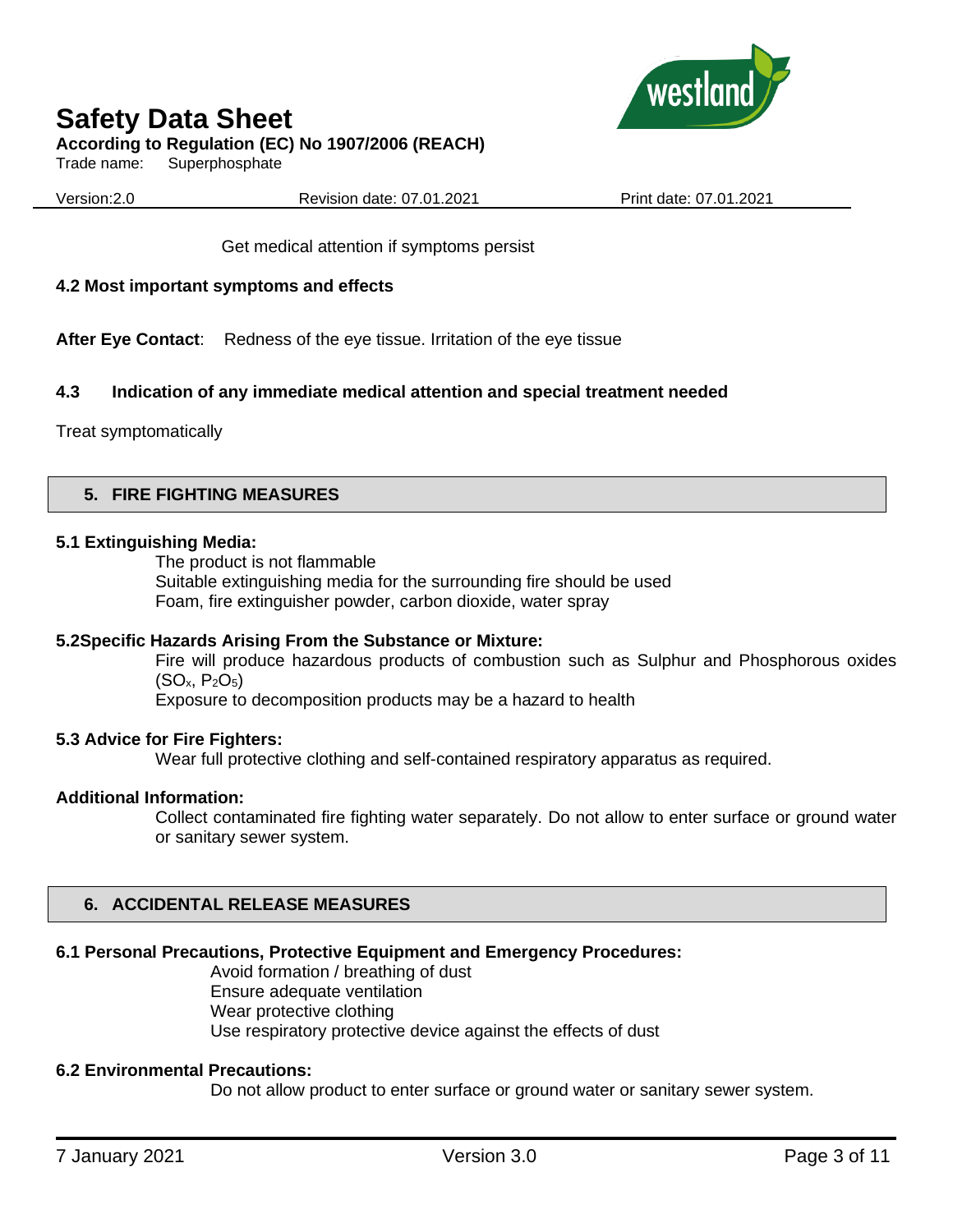

Trade name: Superphosphate

Version:2.0 Revision date: 07.01.2021 Print date: 07.01.2021

## **6.3 Methods and Materials for Containment and Cleaning Up:**

Sweep up and shovel into suitable containers for disposal according to local / national regulations

Dispose contaminated material as waste according to Section 13 Damp down dust with water spray

**Additional information:** If large quantities of the product contaminates water courses or drains (including via contaminated soil & vegetation), inform respective authorities.

## **7. HANDLING AND STORAGE**

## **7.1 Precautions for safe handling**

### **Handling**:

- Prevent dust formation and inhalation
- Ensure good ventilation at the work place
- Avoid contact with eyes and skin
- Do not eat, drink or smoke when using this product
- Avoid unnecessary exposure to atmosphere to prevent moisture pick up
- Wash hands and observe good hygiene practice after handling this product (i.e. before breaks and at the end of work)

## **7.2 Conditions for safe storage, including any incompatibilities**

- Keep containers closed tightly in a dry, cool and well-ventilated place.
- Keep away from alkalis (caustic solutions) and urea
- Keep away from foodstuffs, beverages and feed
- Protect from heat and direct sunlight
- Protect from humidity and water

## **7.3 Specific End Uses**:

Use as fertiliser according to the instruction on the label

## **8. EXPOSURE CONTROLS / PERSONAL PROTECTION**

## **8.1 Control Parameters**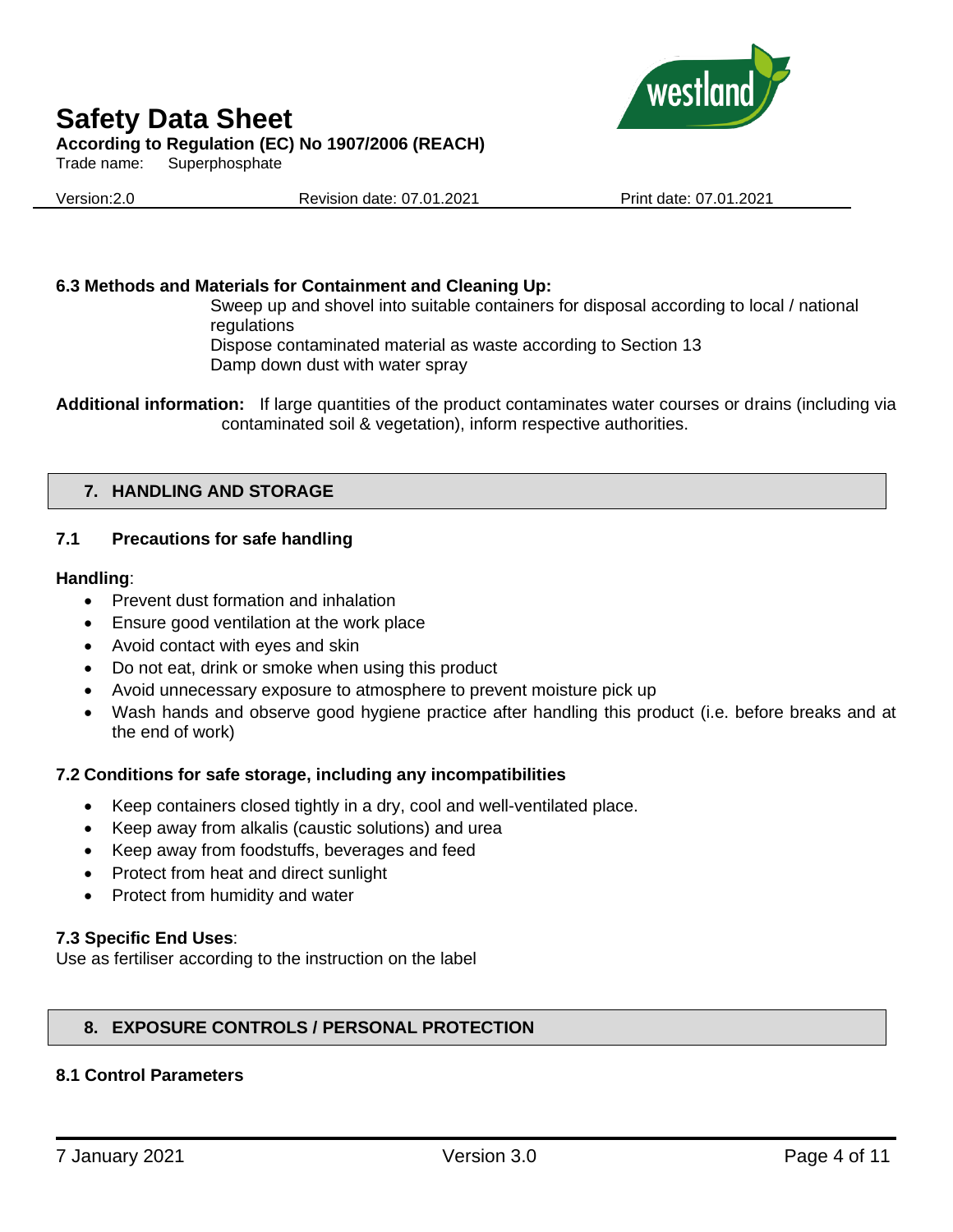

Trade name: Superphosphate

Version:2.0 Revision date: 07.01.2021 Print date: 07.01.2021

Ingredients with limit values that require monitoring at the workplace: Not required

| <b>Derived No Effect Level</b><br>(DNELs)                                                                      | <b>Predicted No Effect</b><br><b>Concentration (PNECs)</b> |  |
|----------------------------------------------------------------------------------------------------------------|------------------------------------------------------------|--|
| Long Term Systemic effects Oral:<br>2.1 mg/kg bw/day (General Population)                                      | Fresh Water:<br>$1.7 \text{ mg/l}$                         |  |
| Long Term Systemic effects Dermal:<br>10.4 mg/kg bw/day (General Population)<br>17.4 mg/kg bw/day (Workers)    | Marine Water:<br>$0.17$ mg/l                               |  |
| Long Term Systemic effects Inhalative:<br>0.9 mg/m <sup>3</sup> (General Population)<br>3.1 mg/m $3$ (Workers) | Aqua (intermittent releases):<br>$17 \text{ mg/l}$         |  |
|                                                                                                                | STP:<br>$10 \text{ mg/l}$                                  |  |

## **8.2 Exposure Controls**

**8.2.1 Appropriate engineering controls:** Avoid high dust concentration and provide ventilation where necessary. Ventilation must be sufficient to maintain TLV-TWA below 3mg/m<sup>3</sup>, respirable particles, and  $10$ mg/m<sup>3</sup>, inhalable particles

| 8.2.2 Personal protective equipment: | The use of technical measures should always have priority over<br>the use of personal protective equipment<br>When selecting personal protective equipment, seek appropriate professional<br>advice<br>Personal protective equipment should be certified to appropriate standards<br>The usual precautionary measures are to be adhere to when handling chemicals |
|--------------------------------------|-------------------------------------------------------------------------------------------------------------------------------------------------------------------------------------------------------------------------------------------------------------------------------------------------------------------------------------------------------------------|
| <b>Respiratory Protection:</b>       | Not necessary if room is well ventilated<br>Use suitable dust mask with filter type P2 if dust concentration is high                                                                                                                                                                                                                                              |
| <b>Hand Protection:</b>              | Wear protective gloves. The selection of suitable gloves depends on the material<br>and quality.<br>Material of gloves: butyl rubber (0.7mm), nitrile rubber (0.4 mm), chloroprene<br>rubber (0.5mm)                                                                                                                                                              |
| <b>Eye Protection:</b>               | Wear tightly sealed goggles                                                                                                                                                                                                                                                                                                                                       |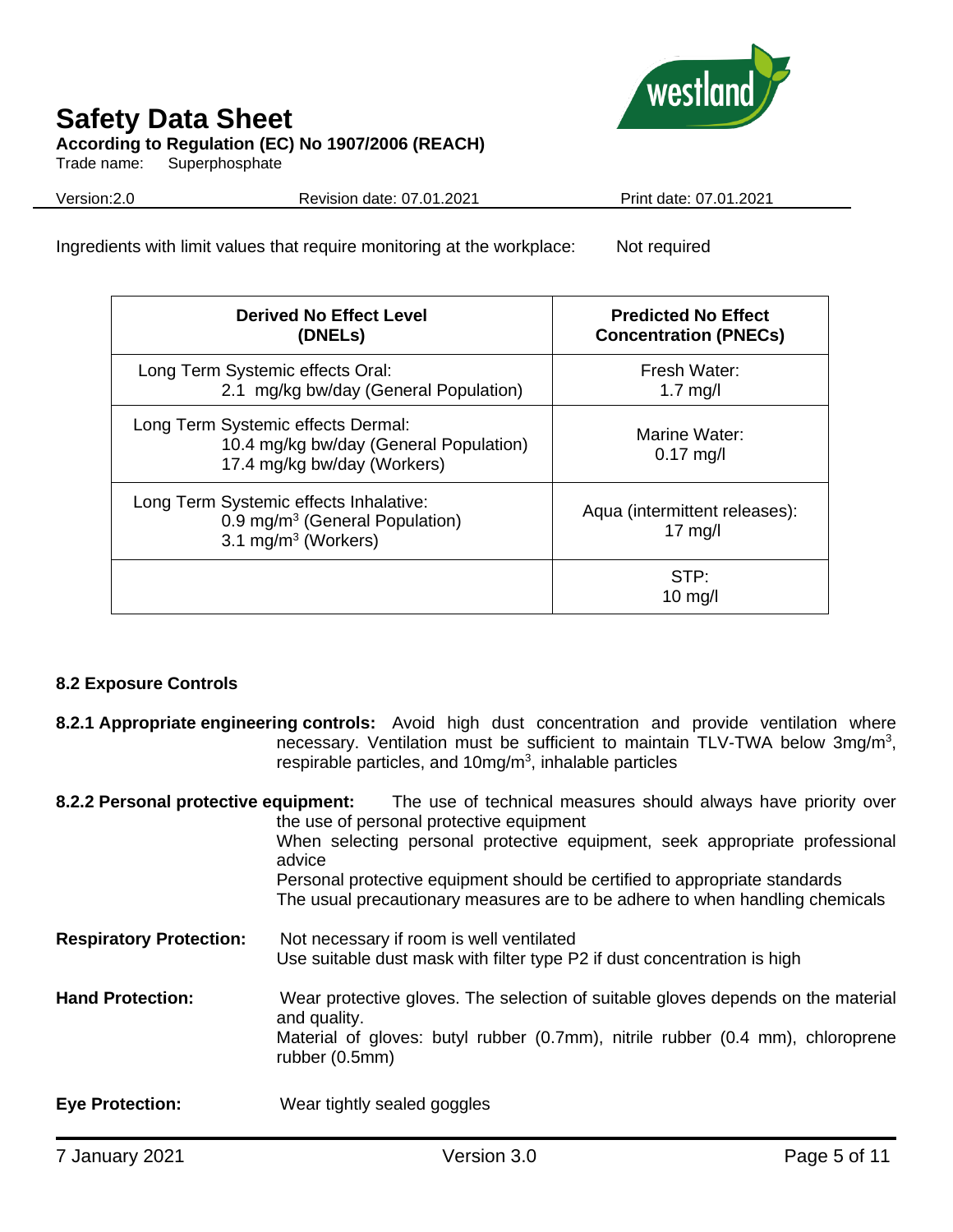

## **According to Regulation (EC) No 1907/2006 (REACH)**

Trade name: Superphosphate

Version:2.0 Revision date: 07.01.2021 Print date: 07.01.2021

## **Skin and Body Protection:** Protective work clothing

## **9. PHYSICAL AND CHEMICAL PROPERTIES**

## **9.1 Information on basic physical and chemical properties**

**Appearance:** Light brown/grey powder or granules

**Physical state:** solid

**Colour:** Light brown/grey

**Odour:** acidic

**Odour threshold:** none known

### **9.2 Other information:**

|                                        | Value                 | Concentra<br>tion            | <b>Method</b>  | <b>Temperature</b> | <b>Pressure</b> | Remark         |
|----------------------------------------|-----------------------|------------------------------|----------------|--------------------|-----------------|----------------|
| pH                                     | 3.7                   | $\blacksquare$               | $\blacksquare$ | 20 °C              | $\blacksquare$  | $\blacksquare$ |
| <b>Melting point/freezing point</b>    | $\blacksquare$        | $\blacksquare$               | $\blacksquare$ | $\blacksquare$     | $\blacksquare$  | $\blacksquare$ |
| Initial boiling point/boiling<br>range | $\blacksquare$        | $\blacksquare$               | $\blacksquare$ | $\blacksquare$     | $\blacksquare$  | $\blacksquare$ |
| <b>Flash point</b>                     | $\blacksquare$        | $\blacksquare$               | $\blacksquare$ | $\blacksquare$     | $\blacksquare$  | $\blacksquare$ |
| <b>Evaporation rate</b>                | $\blacksquare$        | $\blacksquare$               | $\blacksquare$ | $\blacksquare$     | $\blacksquare$  | $\blacksquare$ |
| <b>Flammability (solid, gas)</b>       | $\blacksquare$        | $\blacksquare$               | $\blacksquare$ | $\blacksquare$     | $\blacksquare$  | $\blacksquare$ |
| <b>Upper/lower flammability or</b>     |                       | $\blacksquare$               |                |                    | $\blacksquare$  |                |
| explosive limits                       |                       |                              |                |                    |                 |                |
| <b>Upper explosive limits</b>          | $\blacksquare$        | $\blacksquare$               | $\blacksquare$ | $\blacksquare$     | $\blacksquare$  | $\blacksquare$ |
| <b>Lower explosive limits</b>          | $\blacksquare$        | $\blacksquare$               | $\blacksquare$ | $\blacksquare$     | $\blacksquare$  | $\blacksquare$ |
| Vapour pressure                        | $\blacksquare$        | $\blacksquare$               | $\blacksquare$ | $\blacksquare$     | $\blacksquare$  | $\blacksquare$ |
| <b>Vapour density</b>                  |                       | $\blacksquare$               | $\blacksquare$ | $\blacksquare$     | $\blacksquare$  | $\blacksquare$ |
| <b>Relative density</b>                | 1000-                 | $\blacksquare$               | ۰              | $\blacksquare$     | $\blacksquare$  |                |
|                                        | 1200kg/m <sup>3</sup> |                              |                |                    |                 |                |
| Solubility(ies)                        | $1 - 100$ g/l         | $\blacksquare$               | $\blacksquare$ | 20 °C              | $\blacksquare$  | $\blacksquare$ |
| <b>Partition coefficient:</b>          |                       |                              |                |                    |                 |                |
| n-octanol/water                        |                       |                              |                |                    |                 |                |
| Auto-ignition temperature              | $\blacksquare$        | $\blacksquare$               | $\blacksquare$ | $\blacksquare$     | $\blacksquare$  | $\blacksquare$ |
| <b>Decomposition temperature</b>       | >200°C                | $\qquad \qquad \blacksquare$ | $\blacksquare$ | $\blacksquare$     | $\blacksquare$  | $\blacksquare$ |
| <b>Viscosity</b>                       | $\blacksquare$        | $\blacksquare$               | $\blacksquare$ | $\blacksquare$     | $\blacksquare$  | $\blacksquare$ |
| <b>Viscosity, dynamic</b>              |                       | $\blacksquare$               | $\blacksquare$ | $\blacksquare$     | $\blacksquare$  | $\blacksquare$ |
| <b>Viscosity, cinematic</b>            | $\blacksquare$        | $\blacksquare$               | $\blacksquare$ | $\blacksquare$     | $\blacksquare$  | $\blacksquare$ |
| <b>Explosive properties</b>            | $\blacksquare$        | $\qquad \qquad \blacksquare$ | $\blacksquare$ | $\blacksquare$     | $\blacksquare$  | $\blacksquare$ |
| <b>Oxidising properties</b>            | $\blacksquare$        | $\blacksquare$               | $\blacksquare$ | $\blacksquare$     | $\blacksquare$  | $\blacksquare$ |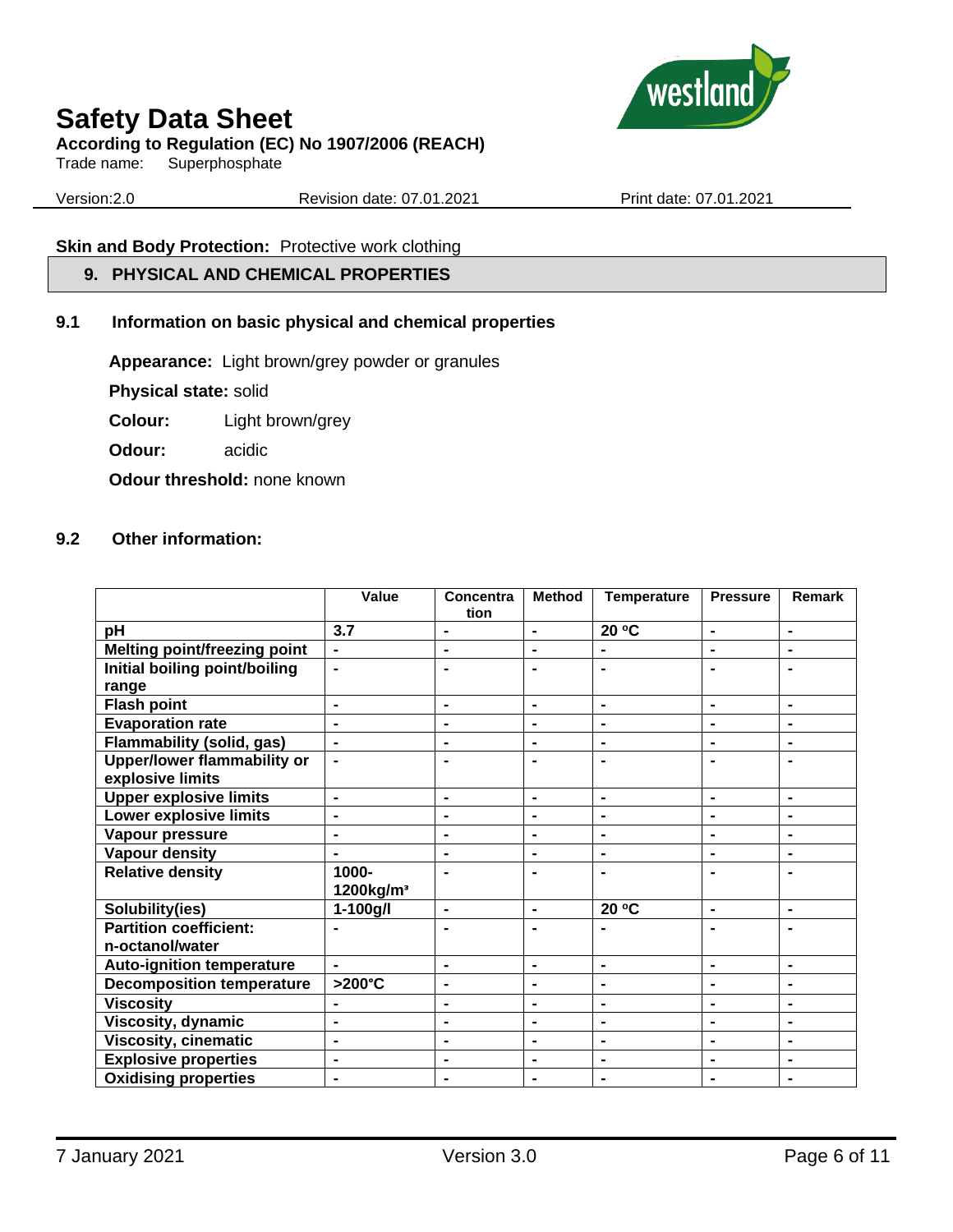

Trade name: Superphosphate

Version:2.0 Revision date: 07.01.2021 Print date: 07.01.2021

**Physical hazards:** none known

## **10. STABILITY AND REACTIVITY**

**10.1 Reactivity:** Stable under normal conditions of storage, handling and use

**10.2 Chemical Stability:** Stable under normal conditions of storage, handling and use

**10.3 Possible hazardous reactions**: Hazardous reactions will not occur under normal transport or storage conditions. Reacts with alkali. Mixing with urea causes formation of very sticky urea phosphate

**10.4 Conditions To Avoid**: Avoid dust formation Keep away from naked flames/heat

**10.5 Incompatible Materials**: Alkalis and urea

**10.6 Hazardous decomposition products**: Heating or fire can release toxic or irritant vapours and fumes (Sulphur oxides, Phosphorus oxides)

## **11. TOXICOLOGICAL INFORMATION**

#### **Toxicokinetics, metabolism and distribution**

#### **11.1 Information on toxicological effects**

This product is expected to be of a low toxicity but prolonged skin or eye contact may cause some irritation, skin rash, inflammation and respiratory difficulties

**Acute Toxicity:** No test data available. Not classified for acute toxicity as per analogous substance below

#### **7783-28-0 Diammonium hydrogenorthophosphate**

Median lethal dose Oral, LD50 >2000 mg/kg (Rat) Median lethal dose Dermal, LD50 >5000 mg/kg (Rat) Median lethal concentration Inhalation, LC50 >5 mg/l, 4h, (Rat)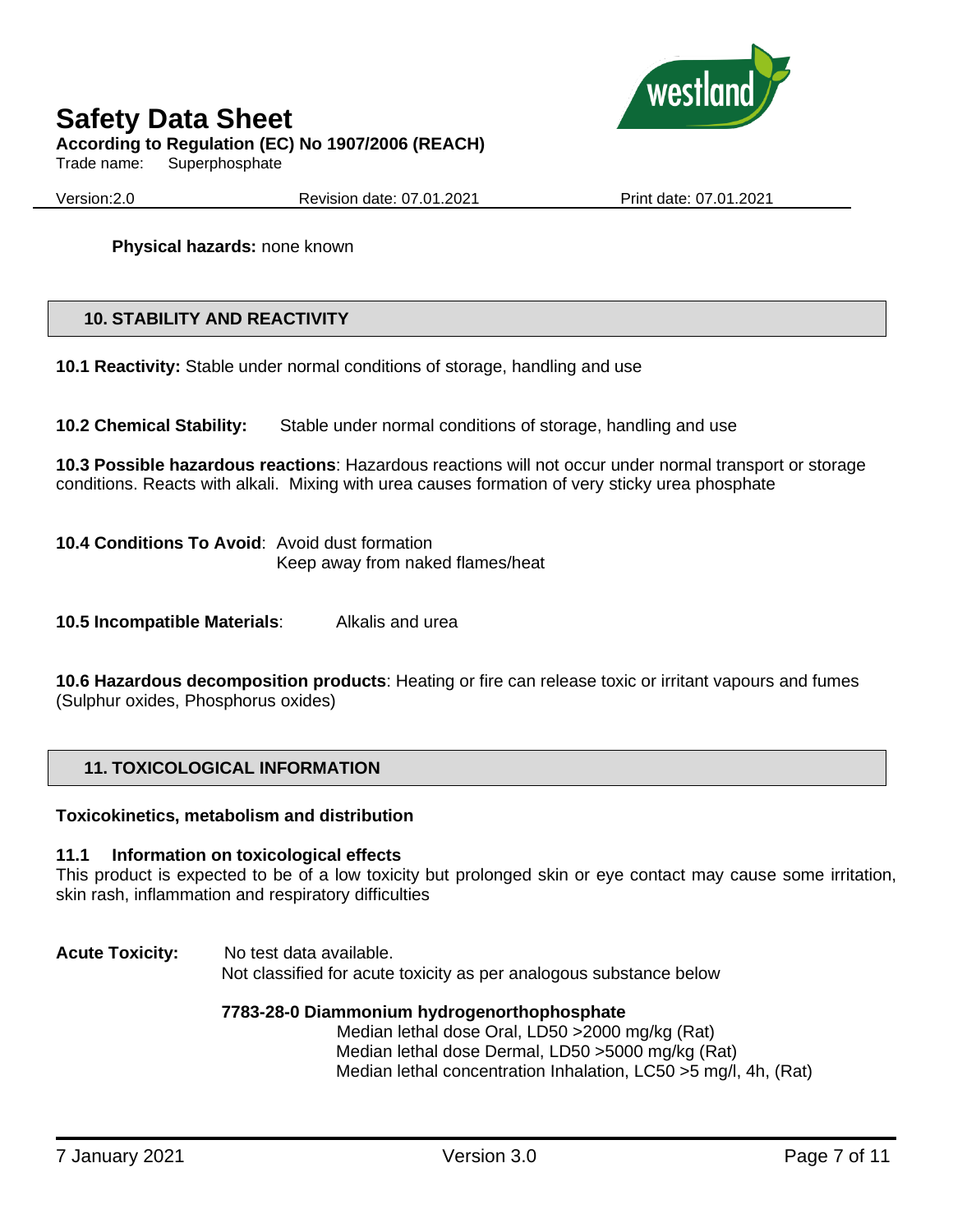#### **According to Regulation (EC) No 1907/2006 (REACH)**

Trade name: Superphosphate



Version:2.0 Revision date: 07.01.2021 Print date: 07.01.2021

**Skin corrosion/Irritation:** On the skin: As per analogous substance 7722-76-1 Ammonium dihydrogenorthophosphate. No irritating effect, rabbit, OECD 404

**Eye damage/Irritation:** On the eye: Irritating effect, rabbit, OECD 405, EC B.5

**Respiratory or Skin Sensitization:** No test data available. As per analogous substance 7783-28-0 diammonium hydrogenorthophosphate. Not sensitizing, mouse. OECD 429, EC B.42

### **CMR effects (carcinogenity, mutagenicity and toxicity for reproduction)**

The mixture is not classified as mutagenic, carcinogen, reproductive toxic or aspiration hazard based on formulation components

**Other information:** None known

### **12. ECOLOGICAL INFORMATION**

The mixture has not been tested.

**12.1 Ecotoxicity:** Inorganic phosphates are not considered to be toxic to aquatic species

- **Toxicity to Fish:** 7722-76-1 Ammonium dihydrogenorthophosphate. Median Lethal Concentration LC50 >85.9 mg/l, 96h, Oncorhynchus mykiss, fresh water, OECD 203
- **Toxicity to Aquatic Invertebrates:** 8011-76-5 Superphosphate. Median Lethal Concentration LC50 1790 mg/l, 72h, Daphnia carinata, freshwater
- **Toxicity to Algae and Other Aquatic Plants:** 65996-95-4 Superphosphate concentrated (TSP), EC50 >87.6 mg/l, 72h, algae, OECD 201
- **12.2 Persistence and Degradability:** the substance is inorganic, therefore no biodegradation tests are applicable. This product dissociates into Calcium, sulfate and phosphate ions, which cannot be further degraded.
- **12.3 Bioaccumulative Potential:** Not bioaccumulative. This substance is highly water soluble and dissociating.
- **12.4 Mobility in Soil:** Low potential for adsorption in soil based on substance properties
- **12.5 PBT and vPvB assessment:** No assessment required for inorganic substances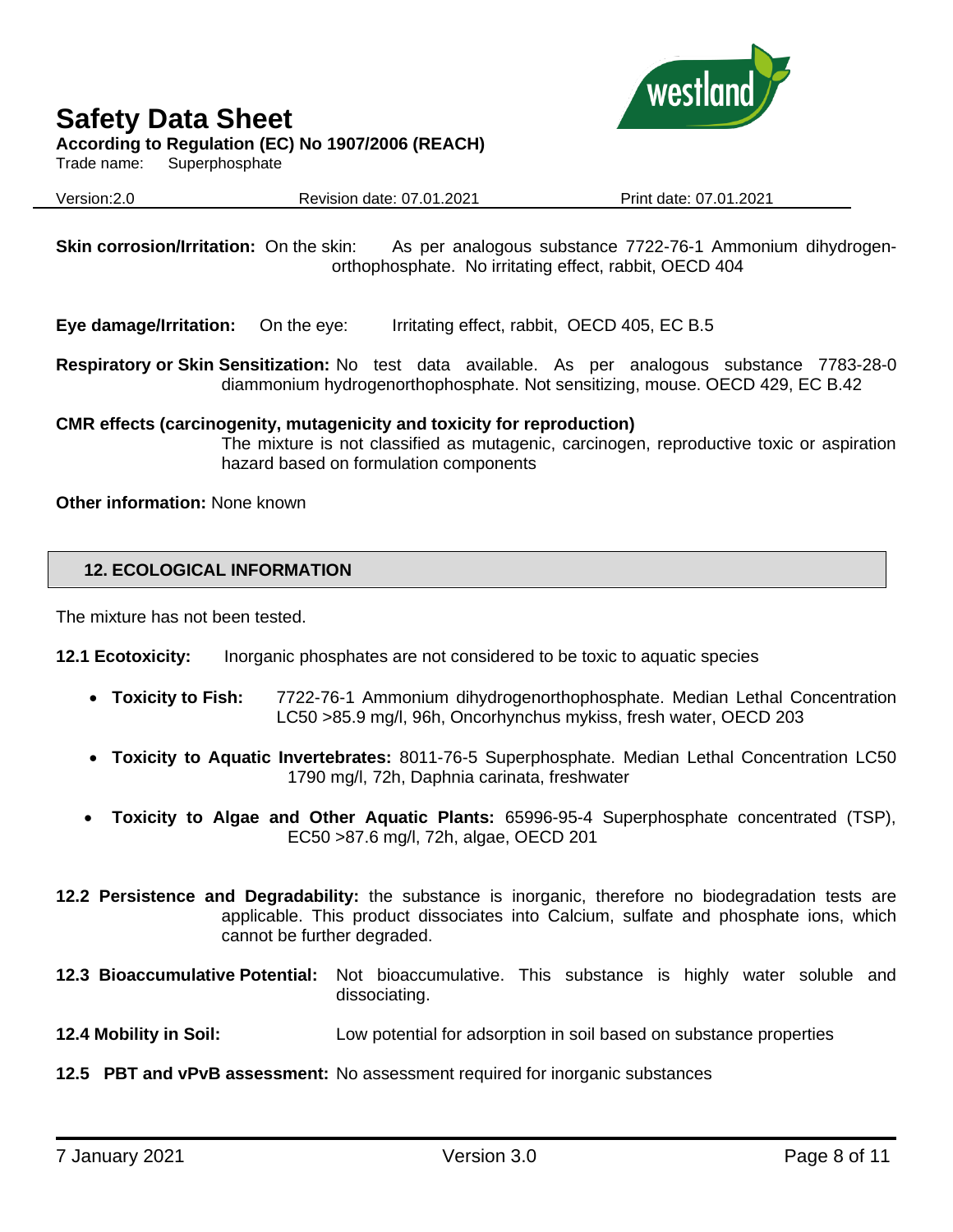

Trade name: Superphosphate

Version:2.0 Revision date: 07.01.2021 Print date: 07.01.2021

**12.6 Other adverse effects:** The product should not get in high quantities into waste water because it may act as a plant nutrient and cause eutrophication

## **13 DISPOSAL CONSIDERATIONS**

#### **13.1 Waste treatment methods**

**Product:** Do not contaminate ponds, waterways or ditches with large quantities of product. If uncontaminated, sweep up or collect, and reuse as product. Check if agriculture use is possible. Dispose of by use on farm as a fertiliser, by spreading thinly on open ground Small quantities can be disposed of with household waste Where possible recycling is preferred to disposal or incineration. If recycling is not practicable, dispose of in compliance with local regulations.

**Contaminated Packaging:** Empty remaining contents. Completely empty containers can be put in the bin or disposed of in compliance with applicable local regulations

### **14 TRANSPORT INFORMATION**

|                                   | <b>Land transport</b><br>(ADR/RID) | <b>Inland</b><br>waterway<br>transport<br>(ADN) | Sea transport<br>(IMDG) | Air transport<br>$(ICAO-TI)$<br>IATA-DGR) |
|-----------------------------------|------------------------------------|-------------------------------------------------|-------------------------|-------------------------------------------|
| UN No.                            | Not dangerous                      | Not dangerous                                   | Not dangerous           | Not dangerous                             |
| 14.1                              | goods                              | goods                                           | goods                   | goods                                     |
| 14.2                              | Not dangerous                      | Not dangerous                                   | Not dangerous           | Not dangerous                             |
| <b>UN Proper shipping name</b>    | goods                              | goods                                           | goods                   | goods                                     |
| <b>Transport hazard class(es)</b> | Not dangerous                      | Not dangerous                                   | Not dangerous           | Not dangerous                             |
| 14.3                              | goods                              | goods                                           | goods                   | goods                                     |
| Hazard label(s)                   | Not dangerous                      | Not dangerous                                   | Not dangerous           | Not dangerous                             |
|                                   | goods                              | goods                                           | goods                   | goods                                     |
| Packing group                     | Not dangerous                      | Not dangerous                                   | Not dangerous           | Not dangerous                             |
| 14.4                              | goods                              | goods                                           | goods                   | goods                                     |
| <b>Environmental hazards</b>      | Not dangerous                      | Not dangerous                                   | Not dangerous           | Not dangerous                             |
| 14.5                              | goods                              | goods                                           | goods                   | goods                                     |

**14.6 Special precautions for user:** None known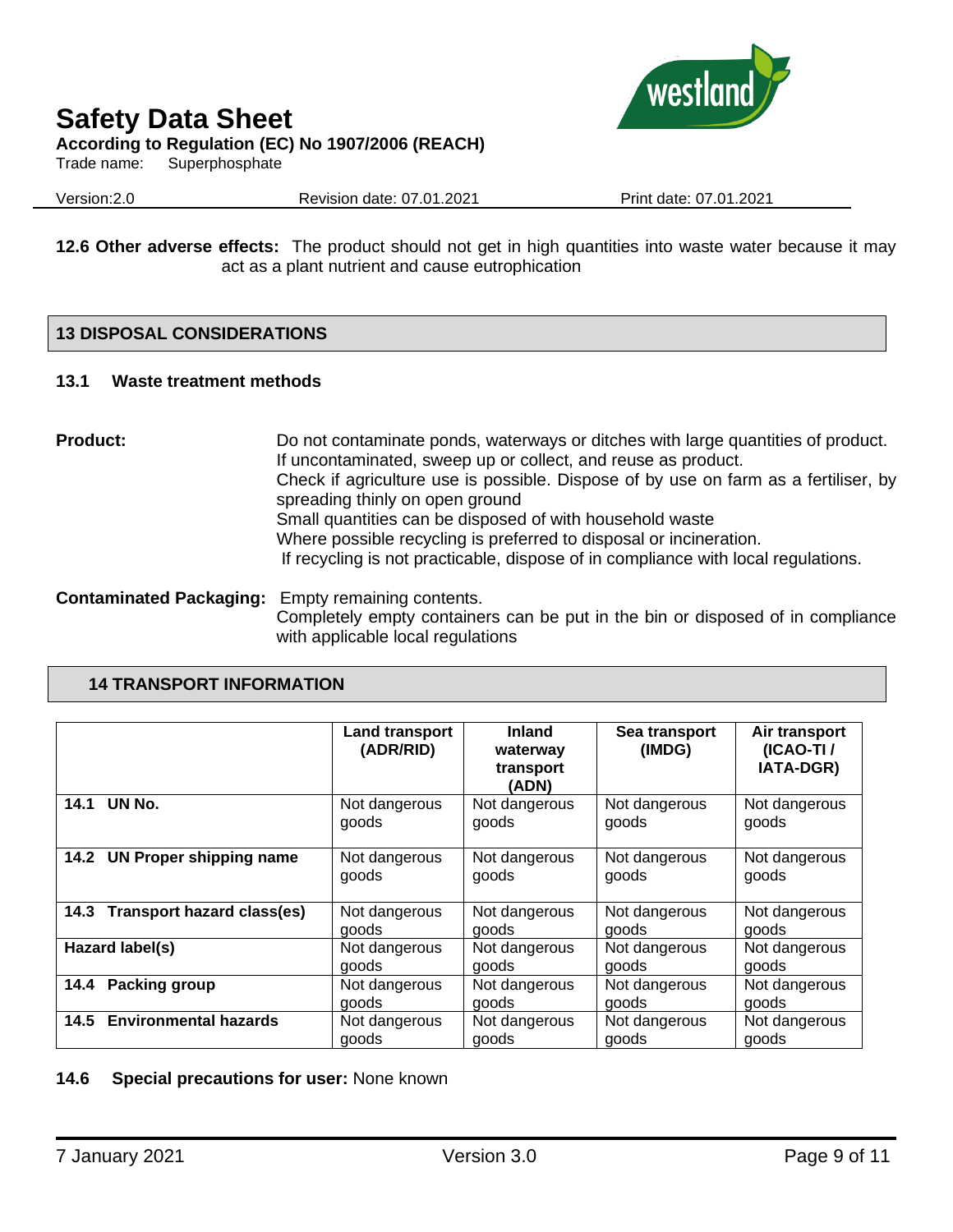

Trade name: Superphosphate

Version:2.0 Revision date: 07.01.2021 Print date: 07.01.2021

## **14.7 Transport in bulk according to Annex II of MARPOL 73/78 and the IBC Code**

**Additional information:** None known

## **15 REGULATORY INFORMATION**

## **15.1 Safety, health and environmental regulations/legislation specific for the substance of mixture:**

This substance is classified and labelled according to the CLP Regulation (EC) No 1272/2008

**15.2 Chemical Safety Assessment:** A Chemical Safety Assessment has been carried out

## **16 OTHER INFORMATION**

## **16.1 Indication of changes:** Revised and updated

## **16.2 Abbreviations and Acronyms**

| <b>ADR</b>                   | International Carriage of Dangerous Goods by Road                          |
|------------------------------|----------------------------------------------------------------------------|
| CAS No                       | <b>Chemicals Abstract Service Registry Number</b>                          |
| Directive 67/548/EEC         | Dangerous Substances Directive (DSD)                                       |
| EC No                        | European Community Number for chemicals within EU regulations              |
| <b>IATA-DGR</b>              | Dangerous Goods Regulations by the International Air Transport Association |
| <b>IMDG Code</b>             | International Maritime Dangerous Goods Code                                |
| <b>PBT</b>                   | Persistent, Bioaccumulative and Toxic Properties                           |
| Regulation (EC) No 1272/2008 | Classification, Labelling and Packaging (CLP)                              |
| <b>RID</b>                   | International Transport of Dangerous Goods by Rail                         |
| vPvB                         | Very Persistent and Very Bioaccumulative Properties                        |

**16.3 Key literature references and sources for data:** Westland Horticulture Ltd

**16.4 Classification for mixtures and used evaluation method according to regulation (EC) 1207/2008 [CLP]:** See SECTION 2.1 (classification).

## **16.5 Relevant H- and EUH-phrases (number and full text):**

H318 Causes serious eye damage